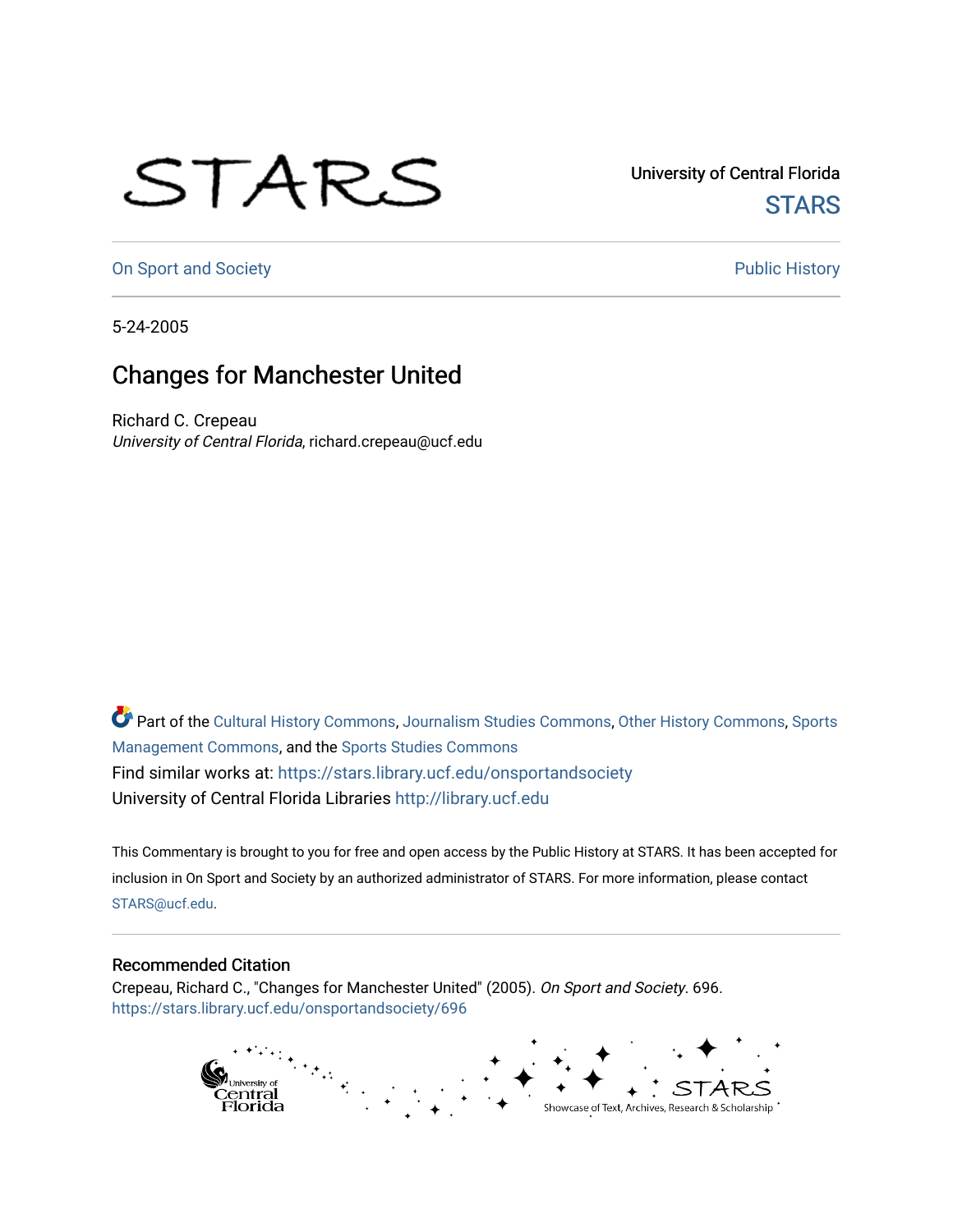## SPORT AND SOCIETY FOR H-ARETE Changes for Manchester United MAY 24, 2005

There is nothing more delightful for an American of a certain perverse persuasion than to watch the Brits get their knickers all twisted up over something as silly as the sale of Manchester United to some little billionaire twit from the dismal swamps of Florida. It has been a wonderful several weeks to watch the spectacle of hysteria over such a trivial matter as this.

I am not sure that there was this much fuss over the relocation of London Bridge to the American desert or the Queen Mary to Southern California's Pacific coast. There certainly wasn't this much fuss when the Americans commandeered the British colonial empire after World War II, and then went on to create the myth of "the special relationship." That latter, of course, has led to the current status of Tony Blair as Bush's poodle.

But I digress.

The entire Manchester United business has been extremely entertaining. Take for example the quaint notion of a "football club." It seems so nineteenth century, the British century. A club? Please. These little community football clubs have morphed into multimillion dollar businesses with a global profile. They are part of the world of stock exchanges and brokers, and thereby public entities. This is how, of course, they became exposed to being bought up by some crass colonial in the first place.

The football club is no longer a place where you go for a pint or two and get a whiff of testosterone in the gloaming, nor even an evening of sporting conversation over whiskey and cigars. No, it's about money, money, and more money. It's about international marketing schemes in consort with the New York Yankees. It's about selling all that Red Devil merchandise across the length and breadth of the globe.

So what can United supporters expect from the Glazers, father and sons. If the Tampa Bay Buc history offers any guide they can expect a number of unpleasant experiences. First they will be dazzled by the arrogance of Malcolm and his boys. Not to say that arrogance is always a bad thing. Most sports fans exhibit a bit of this over their teams, and indeed Manchester United fans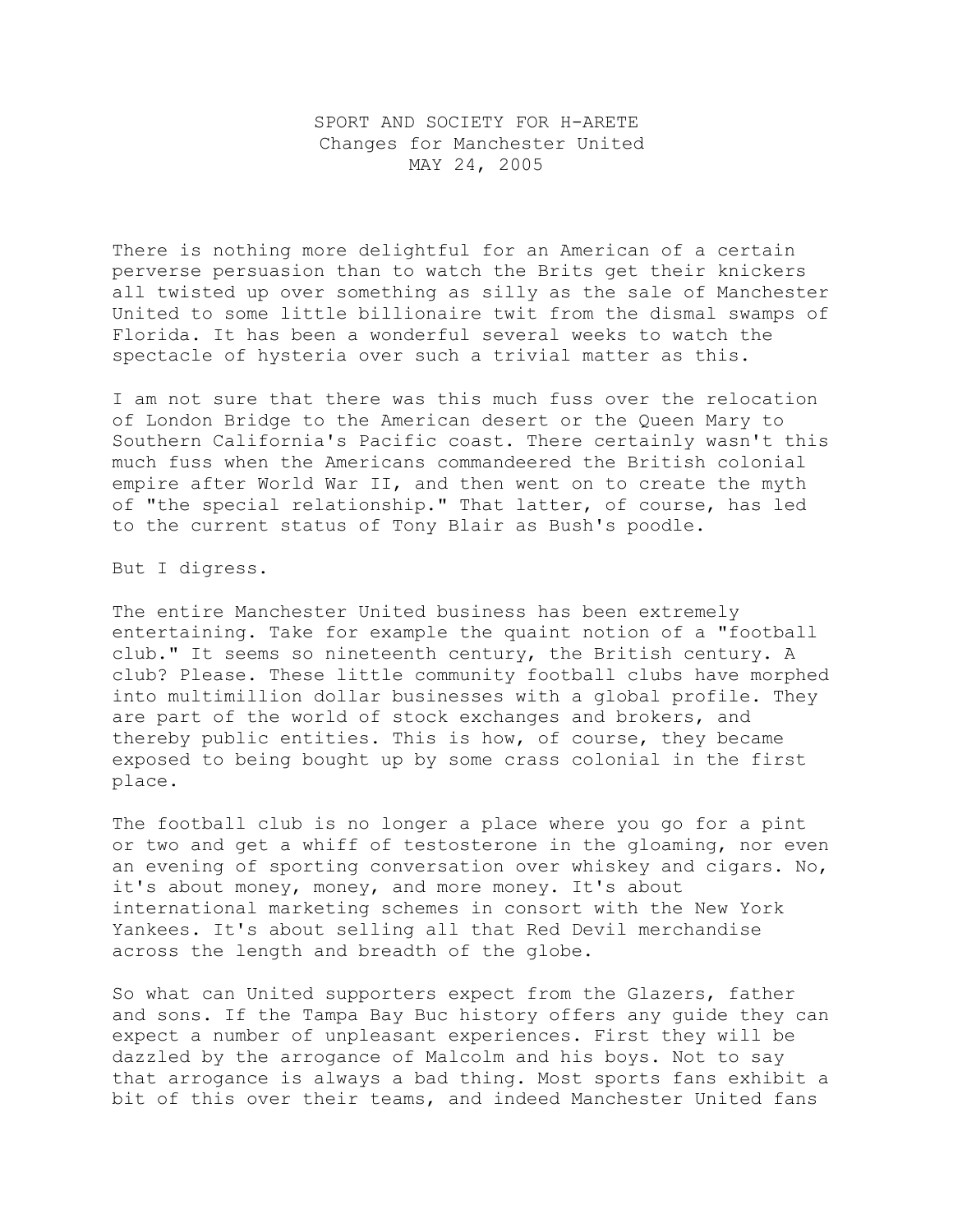seem to be in possession of a reasonable amount of this unattractive human personality trait. A tradition of winning seems to breed arrogance. So the Glazers could in fact fit right in, if given half-a-chance.

Second, you can expect to be extorted for a certain amount of treasure. Not of course to the point of looting and pillaging, but just some friendly extortion. Think New Trafford.

American sports owners are currently obsessed with the idea that any sports stadium over ten years old is out of date. New Trafford will be quite attractive. It will give new expression to the English class system, based on the American measures of wealth rather than breeding. This will be achieved at little or no cost to the Glazers, because the Glazers understand a fundamental principle of American business: "It is always better to invest other people's money, rather than your own." That means the people who set the council taxes in Manchester better get ready to raise the rates. Certainly no one would want to contemplate the notion of Manchester United of Bury playing at the New Old Trafford just a wee bit north up the M66. Of course it might not be Old Trafford or even new old Trafford. It could be Sony/BMW/Tesco Stadium.

Five years after the stadium was built in Tampa the value of the Tampa Bay Bucs had increased from \$192M to \$532M. Although the stadium was heavily financed by the taxpayers, the profits all went to the Glazers. The area tax burden was spread over thirty years and the stadium was bundled with basic social services to make the tax more palatable. It will result in only six percent of the \$2.7B in projected taxes going to the Glazers, a small price to pay for local glory and Glazer profits. Will Manchester be expected to do anything less?

Third, because the Glazers operate by the American value system, you can expect that tradition will no longer have a place at Old or New Trafford. Americans believe in private property, and what that means to the American rich is that because they own something they can do whatever they damn well please with it. The public has no say in these matters. Football club? What club? The Glazers now own the place. Get out of the way!

So these are a few of the charms that the Glazers bring to the table.

United fans also seem concerned that Malcolm Glazer has never been to a "proper football match." True enough, but we hear that